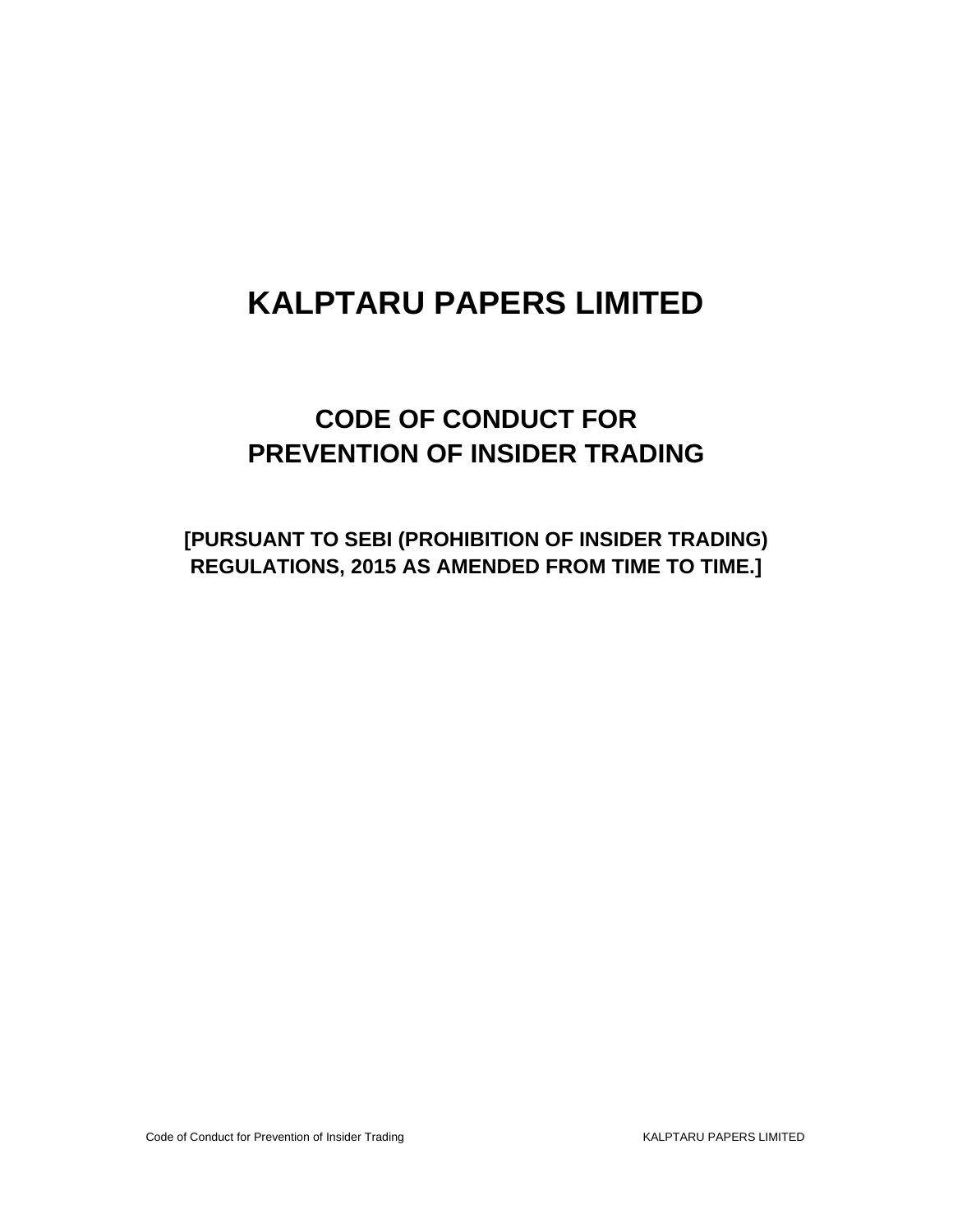## **1. Introduction**

Insider trading means dealing in securities of a company listed/traded on any stock exchange in India based on, or when in possession of, unpublished price sensitive information. With a view to govern the conduct of insiders on matters relating to insider trading, the Securities and Exchange Board of India (SEBI) had formulated SEBI (Insider Trading) Regulations 1992 ('Regulations'). KALPTARU PAPERS LIMITED ("KPL") has formulated this code of conduct called Kalptaru Papers Limited Code of Conduct for Prevention of Insider Trading ("Code").

At present, the Securities and Exchange Board of India ("SEBI") notified SEBI (Prohibition of Insider Trading) Regulations, 2015 ("Regulation") on January 15 ,2015 to come into force on 120th day of the date of notification i.e May 15,2015. This Regulation is applicable to all companies whose securities are listed on Indian stock exchanges. In accordance with the same, the Company needs to mdify/amend/alter the Code and all the Directors/Executive Directors/General Managers and other designated employees of KPL are advised to carefully go through and familiarise themselves with and adhere to the Regulations and the Code.

Further, this Code can be modified/amended/altered by Directors/Compliance Officer. But in case of any statutory modification or amendment or alteration of the provisions of Securities and Exchange Board of India (Prohibition of Insider Trading), Regulations 2015, the newly modified/amended/altered provisions of the Regulation shall be deemed to be implemented in the Code immediately with effect from the date of the statutory notification for modification or amendment or alteration etc. The amended code should be placed before the Board of Directors of the Company in the Board Meeting held immediately after the date of statutory notification for modification/amendment/alteration etc of the Regulation for noting.

#### **2. The Policy and Obligations**

The Company endeavours to preserve the confidentiality of un-published price sensitive information and to prevent misuse of such information. The Company is committed to transparency and fairness in dealing with all stakeholders and in ensuring adherence to all laws and regulations. Every Director and designated employee of the Company has a duty to safeguard the confidentiality of all such information obtained in the course of his or her work at the company. No Director/Executive Director/General Manager and other designated employee may use his or her position or knowledge of the Company to gain personal benefit or to provide benefit to any third party. To achieve these objectives, KALPTARU PAPERS LIMITED (hereinafter referred to as "the Company") hereby notifies that this code of conduct to be followed by all Directors/Officers and other designated employees of KPL.

## **3. Applicability**

This Code shall apply to all Directors/Officers and other designated employees of KPL.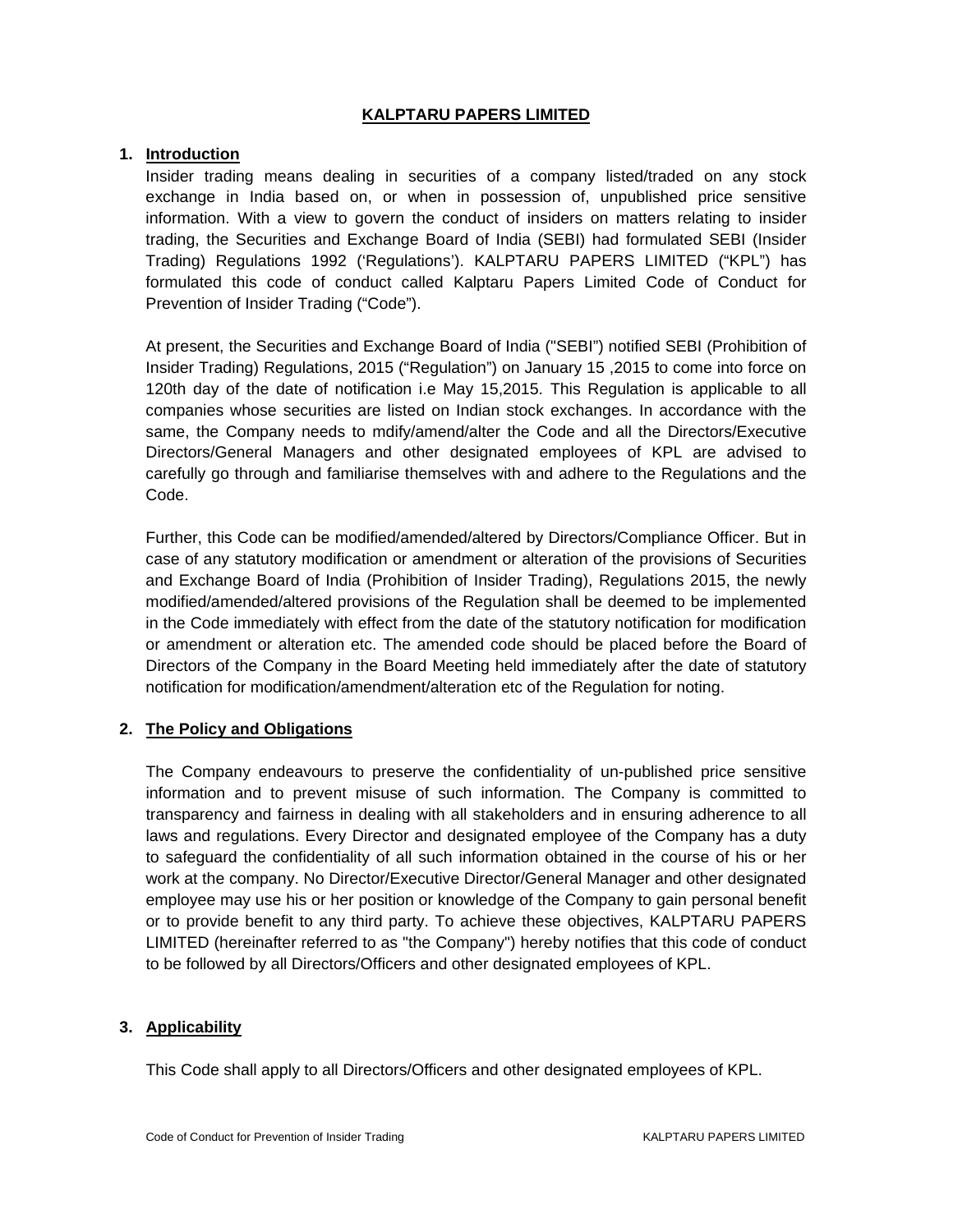## **4. Definitions**

In this Code, unless the context otherwise requires:

- (i) **"SEBI Act"** means the Securities and Exchange Board of India Act, 1992 (15 of 1992).
- (ii) **"Regulations"** means the SEBI (Prohibition of Insider Trading) Regulations, 1992 as amended from time to time.
- (iii) **"the Company"** means KALPTARU PAPERS LIMITED (KPL).
- (iv) **"Code"** means this KALPTARU PAPERS LIMITED Code of Conduct for Prevention of Insider Trading, as modified from time to time.
- (v) **"Compliance Officer"** means any senior officer, designated so and reporting to the board of directors or head of the organization in case board is not there, who is financially literate and is capable of appreciating requirements for leKPL and regulatory compliance under these regulations and who shall be responsible for compliance of policies, procedures, maintenance of records, monitoring adherence to the rules for the preservation of unpublished price sensitive information, monitoring of trades and the implementation of the codes specified in these regulations under the overall supervision of the board of directors of the listed company or the head of an organization, as the case may be;

## (vi) **"Connected Person"** means:

(i) any person who is or has during the six months prior to the concerned act been associated with a company,, directly or indirectly, in any capacity including by reason of frequent communication with its officers or by being in any contractual, fiduciary or employment relationship or by being a director, officer or an employee of the Company or holds any position including a professional or business relationship between himself and the Company whether temporary or permanent, that allows such person, directly or indirectly, access to unpublished price sensitive information or is reasonably expected to allow such access.

(ii) Without prejudice to the generality of the foregoing, the persons falling within the following categories shall be deemed to be connected persons unless the contrary is established,

(a) an immediate relative of connected persons specified in clause (i); or

(b) a holding company or associate company or subsidiary company; or

(c) an intermediary as specified in Section 12 of the Act or an employee or director thereof; or

(d) an investment company, trustee company, asset management company or an employee or director thereof; or

(e) an official of a stock exchange or of clearing house or corporation; or

(f) a member of board of trustees of a mutual fund or a member of the board of directors of the asset management company of a mutual fund or is an employee thereof; or

(g) a member of the Board of directors or an employee, of a public financial institution as defined in section 2 (72) of the Companies Act, 2013; or

(h) an official or an employee of a self-regulatory organization recognised or authorized by the Board; or

(i) a banker of the Company; or

(j) a concern, firm, trust, hindu undivided family, company or association of persons wherein a director of the Company or his immediate relative or banker of the Company, has more than ten per cent, of the holding or interest.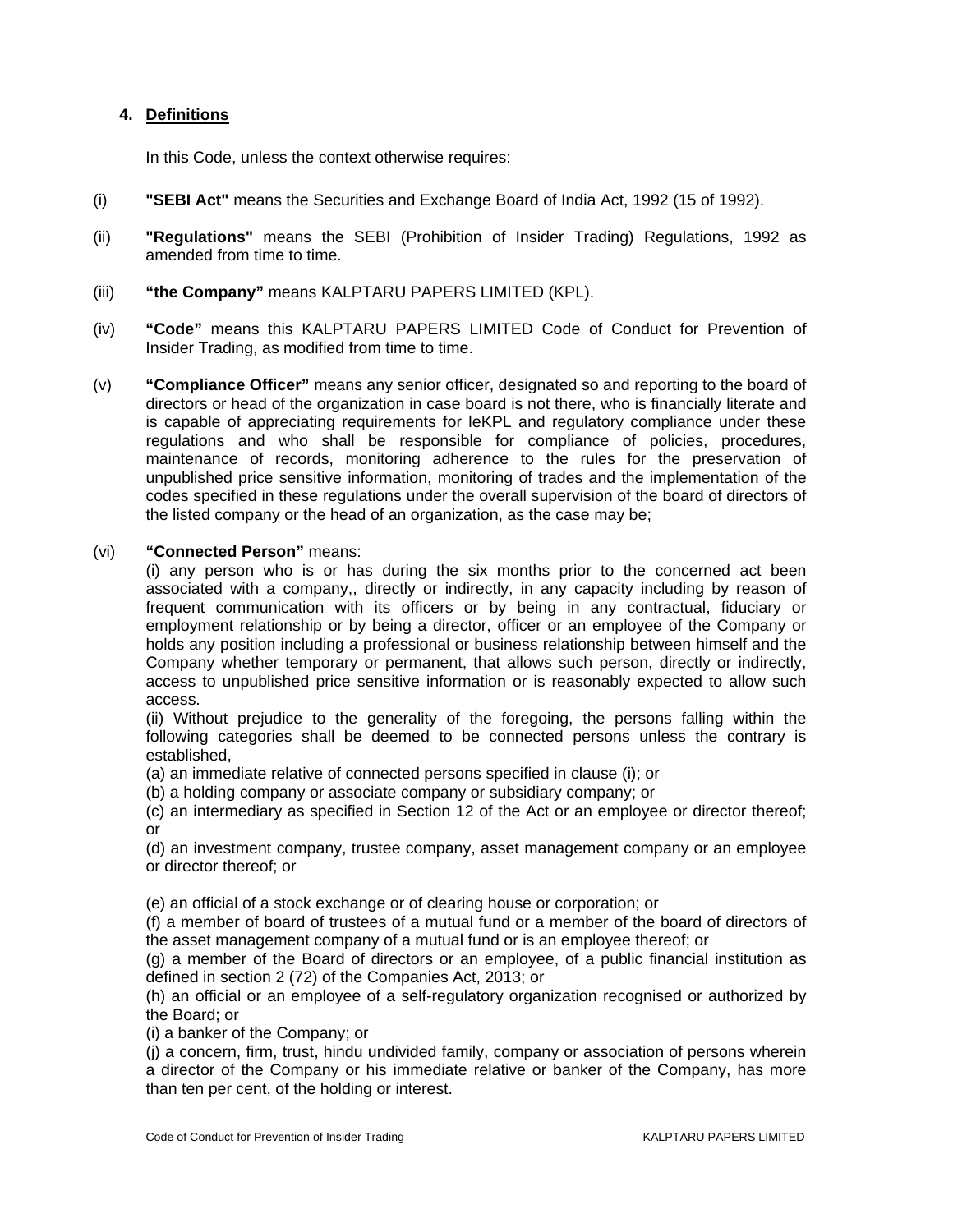- (vii) **"Dealing in Securities"** means an act of subscribing to, buying, selling or agreeing to subscribe to, buy, sell or deal in the securities of the Company either as principal or agent.
- (viii) **Officer/Designated Employee(s)** shall include :

1. Top three tier of the Management of the company namely :-

a) Managing Director or the CEO as the case may be or Whole Time Director.

b) Business Heads by whatever designation may be called or Senior Management of the Company (comprising of President, Vice President, Chief Operative Officer, Chief Financial Officer, Company Secretary etc)

c) Functional Heads reporting to Business Heads or Senior Management by whatever designation they may called (comprising of Asst. Vice President, General Manager, Dy. General Manager, Asst. Company Secretary etc)

2. All the employees at or above the level of Sr. Manager in Finance, Accounts, Banking, MIS and Secretarial Department and employees of other departments, on a case to case basis, who would be reasonably expected to have access to unpublished price sensitive information relating to the Company, as may be decided by the Compliance Officer, on a case to case basis.

3. Any other as per applicable laws.

- (ix) **"Director"** means a member of the Board of Directors (both excutive & Non-executive) of the Company.
- (x) **"Employee"** means every employee of the Company including the Directors in the employment of the Company.
- (xi) **"Immediate Relative"** means a spouse of a person, and includes parent, sibling, and child of such person or of the spouse, any of whom is either dependent financially on such person, or consults such person in taking decisions relating to trading in securities.
- (xii) **"Insider"** means any person who, (i) a connected person; or (ii) In possession of or having access to unpublished price sensitive information.
- (xiii) **"Key Managerial Person"** means person as defined in Section 2(51) of the Companies Act, 2013.
- (xiv) **"Promoter"** shall have the meaning assigned to it under the Securities and Exchange Board of India (Issue of Capital and Disclosure Requirements) Regulations, 2009 or any modification thereof:
- (xv) **"Securities"** shall have the meaning assigned to it under the Securities Contracts (Regulation) Act, 1956 (42 of 1956) or any modification thereof except units of a mutual fund;
- (xvi) **"Trading"** means and includes subscribing, buying, selling, dealing, or agreeing to subscribe, buy, sell, deal in any securities, and "trade" shall be construed accordingly.
- (xvii) **"Trading Day"** means a day on which the recognized stock exchanges are open for trading;
- (xviii) **"Unpublished Price Sensitive Information"** means: means any information, relating to a company or its securities, directly or indirectly, that is not generally available which upon becoming generally available, is likely to materially affect the price of the securities and shall, ordinarily including but not restricted to, information relating to the following: (i) financial results;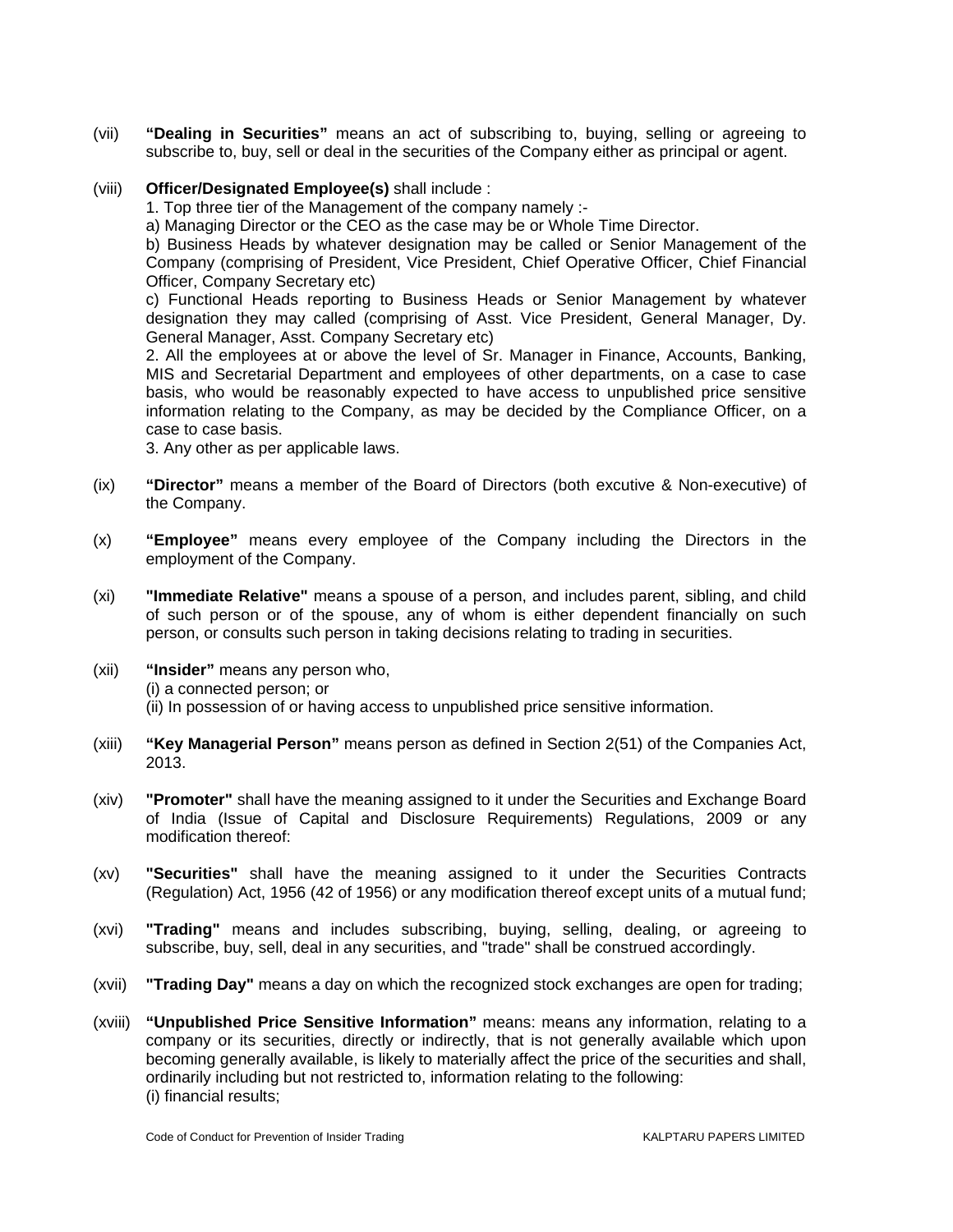(ii) dividends;

- (iii) change in capital structure;
- (iv) mergers, de-mergers, acquisitions, delistings, disposals and expansion of
- (v) changes in key managerial personnel; and
- (vi) material events in accordance with the listing agreement.
- (xix) **"Specified Persons"** means the Directors, connected persons, the insiders, the Designated Employees and the promoters and immediate relatives are collectively referred to as Specified Persons.

Words and expressions used and not defined in these regulations but defined in the Securities and Exchange Board of India Act, 1992 (15 of 1992), the Securities Contracts (Regulation) Act, 1956 (42 of 1956), the Depositories Act, 1996 (22 of 1996) or the Companies Act, 2013 (18 of 2013) and rules and regulations made thereunder shall have the meanings respectively assigned to them in those legislation. business and such other transactions;

## **KALPTARU PAPERS LIMITED**

## **CHAPTER II CONFIDENTIALITY OF PRICE SENSITIVE INFORMATION**

## **5. COMPLIANCE OFFICER**

- 5.1 The Compliance Officer of the KPL will act as a Chief Investor Relation Officer (CIO) for this Code and will report to the Managing Director or Executive Director & CEO. The CIO will deal with the dissemination and disclosure of Unpublished Price Sensitive Information. In addition to CIO, the following persons are also authorized to communicate with the Investors/media in co-ordination with the CIO:
- o Managing Director;
- o CFO; and
- o Authorised members of Corporate Communication.
- 5.2 The Compliance Officer shall be responsible for setting forth policies, procedures, monitoring adherence to the rules for the preservation of Price Sensitive Information, addressing any clarifications/difficulties regarding the Regulations and/or the Code and the implementation of the Code, under the overall supervision of the Board of Directors and / or Managing Director and / or Executive Director & CEO.

## **6. PRESERVATION OF PRICE SENSITIVE INFORMATION**

- 6.1 All the Directors and the D e s i g n a t e d Employees shall maintain the confidentiality of all unpublished Price Sensitive Information in their possession.
- 6.2 Directors and the Designated Employees shall not advise, communicate, counsel, inform or pass on such information to any person, directly or indirectly, other than communication required to be made/done in the ordinary course of business, or under any law.
- 6.3 Unpublished Price Sensitive Information shall be handled on a "need-to know" basis, i.e., unpublished Price Sensitive Information should be disclosed only to those within KPL who need the information to discharge their duty and/or functions and whose possession of such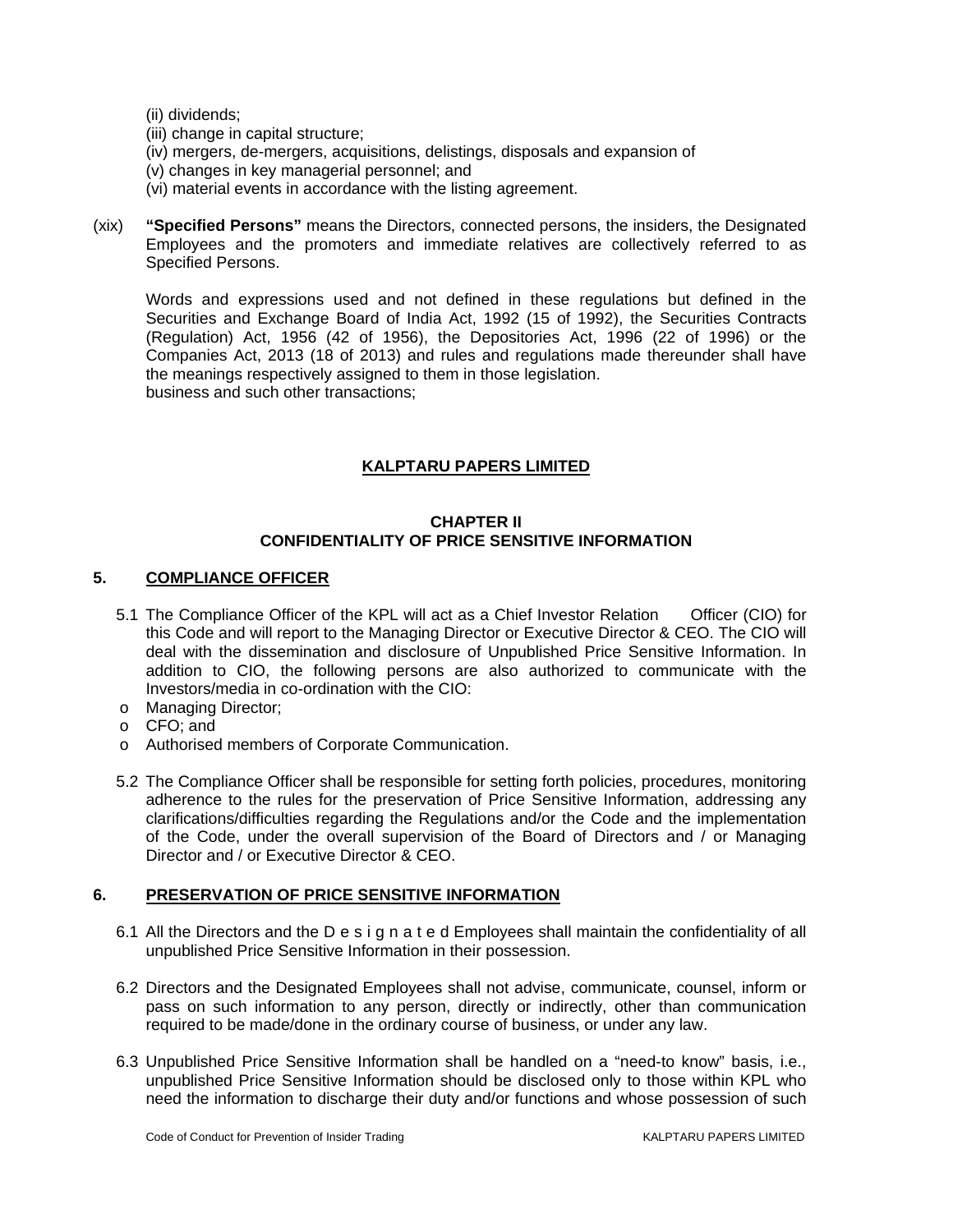information will not give rise to a conflict of interest or appearance of misuse of the information. Further, all non-public information directly received by any employee should immediately reported to the head of the department.

## **7. LIMITED ACCESS TO UNPUBLISHED PRICE SENSITIVE INFORMATION**

- 7.1 All files, papers and records containing unpublished Price Sensitive Information shall be kept secure.
- 7.2 In case of unpublished Price Sensitive Information being available in the computer files, the same shall be secured in the manner stipulated in the [Information Security] policy of KPL.

## **KALPTARU PAPERS LIMITED**

## **CHAPTER III TRADING RESTRICTIONS**

#### **8. TRADING WINDOW**

- 8.1 When the trading window is closed, all directors/ designated employees of KPL Shall not trade in the company's securities in such period. The trading window shall be closed during the time the information referred to in para 8.2 is unpublished.
- 8.2 The Trading Window shall be inter-alia closed 7 days prior to and during the time the unpublished price sensitive information is published or for such period and for any such other event as may be deemed fit by the Compliance Officer;
- 8.3 However if the circumstances so warrants the time for closing the window may be increased or decreased with the approval of Managing Director and Whole Time Director
- 8.4 The trading window shall be opened 24 hours after information referred to in para 8.2 is made public.
- 8.5 All Directors/designated employees shall conduct all their dealings in the securities of the company only in a valid trading window and shall not deal in any transaction involving the purchase or sale of the company's securities during the periods when trading window is closed, as referred to in para 8.2 or during any other period as may be specified by the Company from time to time.
- 8.6 In case of ESOPs, exercise of option may be allowed in the period when the trading window is closed. However sale of shares allotted on exercise of ESOPs shall not be allowed when trading window is closed.

## **9. PRE-CLEARANCE OF TRADES**

- 9.1 All Directors/ designated employees and their dependants who intend to deal in the securities of the company when the trading window is opened and if the value of the proposed trades is above 50,000 shares or up to Rs. Ten Lakhs (market value) or 1% of total shareholding, whichever is less, should pre-clear the transactions as per the predealing procedure as described hereunder.
- 9.2 An application shall be made in Form 'I' to the compliance officer indicating the estimated number of securities that the designated employee/ officer/ director intends to deal in, the details as to the depository with which he has a security account, the details as to the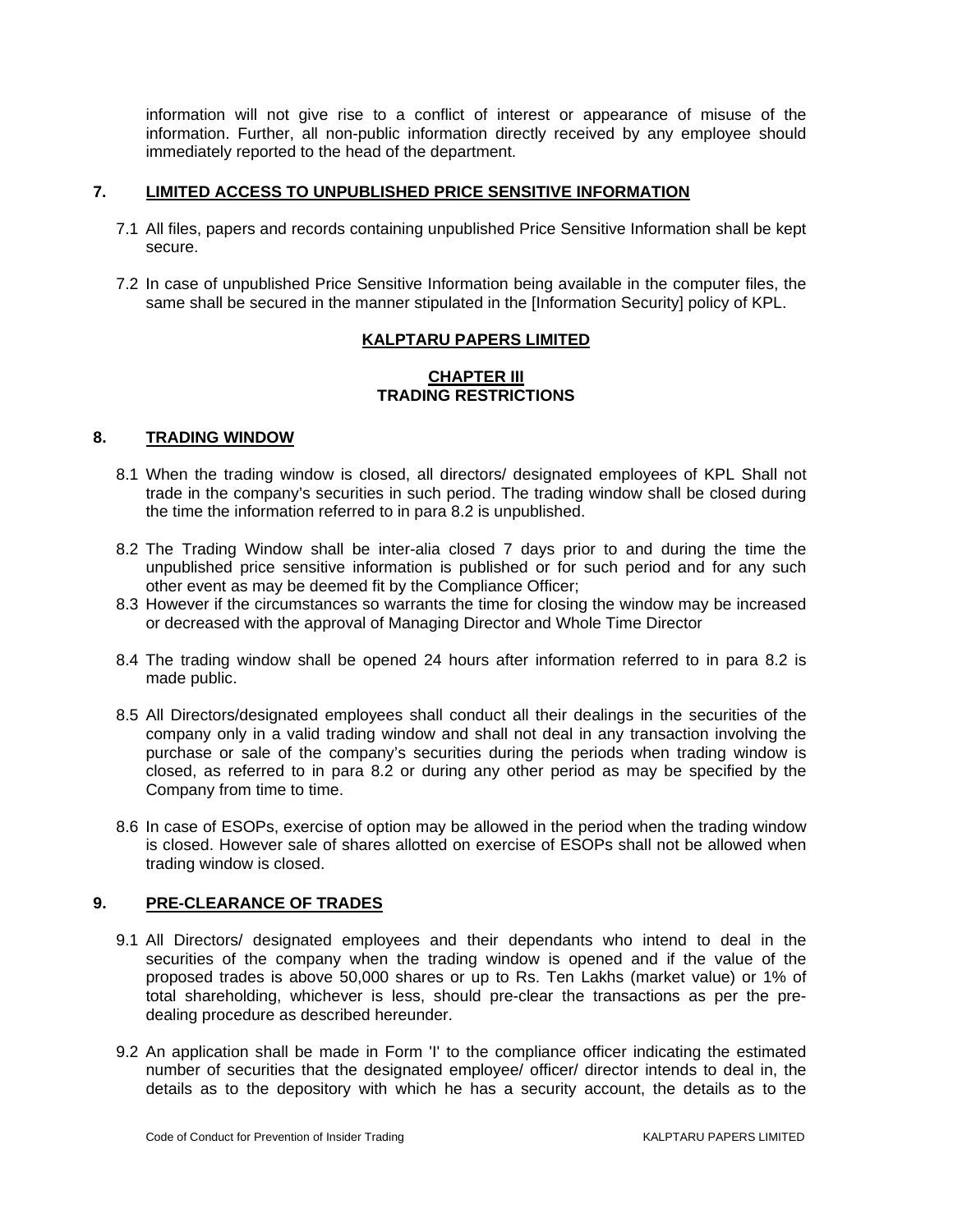securities in such depository mode and such other details as may be required by any rule made by the company in this behalf.

9.3 An Undertaking (Form IA)shall be executed in favour of the Company by such Designated employee/ Director/ Officer incorporating, inter alia the following clauses, as may be applicable :

(a) That the designated employee/director/officer/dependant family member does not have access or has not received price sensitive information up to the time of signing the Undertaking.

(b) That in case, the designated employee/director/officer/dependant family member has access to or receive any "Price Sensitive Information" after the signing of this undertaking but before execution of the transaction, he/she shall inform the Compliance Officer of the change in position and that he/she shall refrain from dealing in securities of the company till such information is made public.

(c) That he/she has not contravened the Company's Code of Conduct for Prevention of Insider Trading as notified by the company from time to time. (d) That he/she has made full and true disclosure in this application.

- 9.4 All directors/designated employees and their dependants shall execute their order in respect of securities of the company within one week after the approval of pre-clearance is given(Format of approval in Form II). If the order is not executed within one week after the approval is given, the employee/director must pre-clear the transaction again.
- 9.5 It shall be the responsibility of designated employees/directors to ensure compliance of clause 8.1 to 8.4 above in case of their dependants also.(Form III format of Disclosure of Transactions as referred in Form I) .

#### **10. MINIMUM PERIOD FOR HOLDING OF SECURITIES/LISTED SECURITIES**

- 10.1 All Directors/designated employees who buy or sell any number of shares of the company shall not enter into an opposite transaction i.e. sell or buy any number of shares during the next six months following the prior transaction. All directors/officers/designated employees shall also not take positions in derivative transactions in the shares of the company at any time.
- 10.2 In the case of subscription in the primary market (initial public offers), the above mentioned entities shall hold their investments for a minimum period of 30 days. The holding period would commence when the securities are actually allotted.
- 10.3 In case the sale of securities is necessitated by personal emergency the holding period may be waived by the Compliance Officer after recording in writing his reasons in this regard.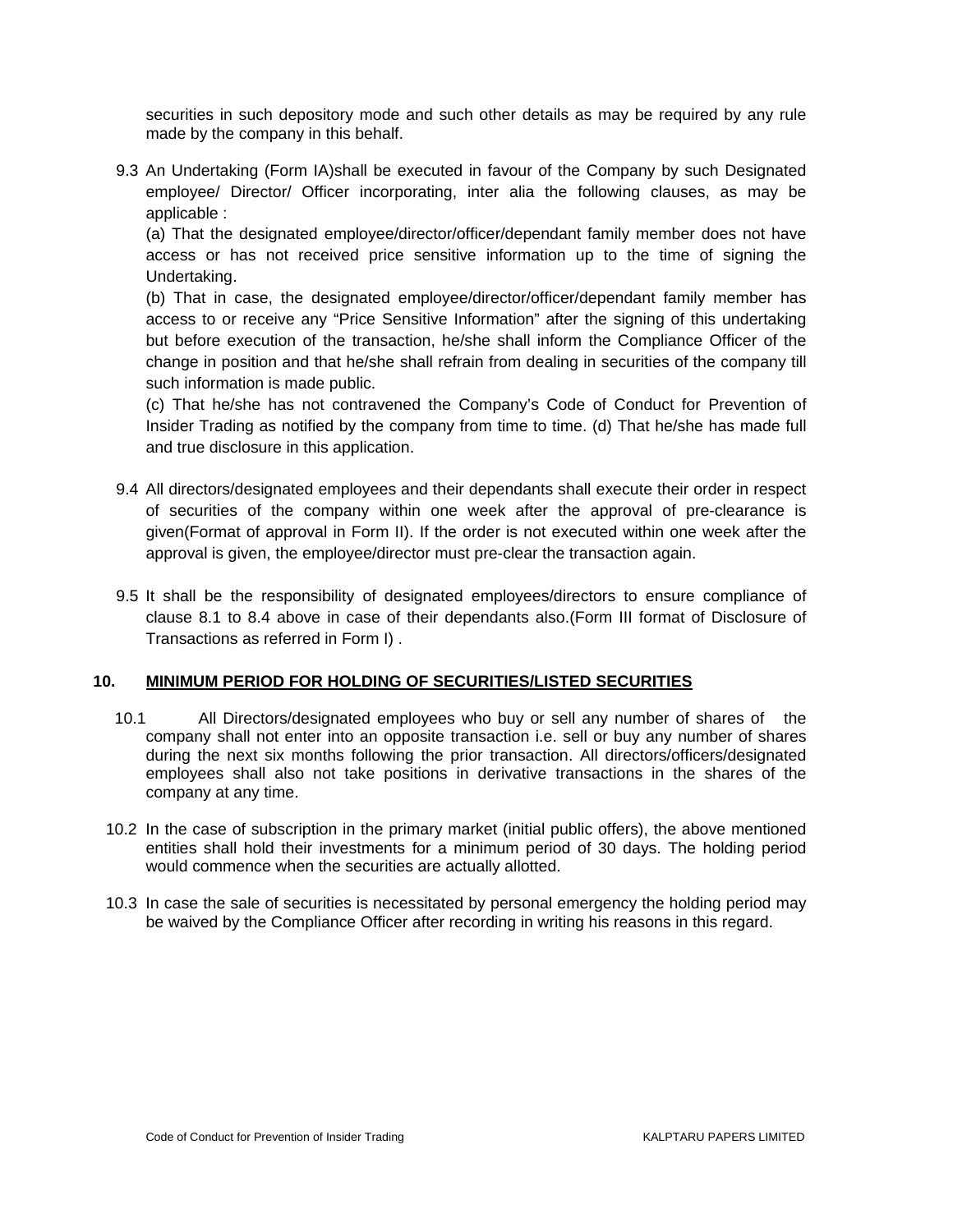## **CHAPTER IV REPORTING AND DISCLOSURE REQUIREMENTS**

#### **11. REPORTING REQUIREMENTS BY ALL DESIGNATED EMPLOYEES**

- 11.1 The Compliance Officer shall maintain records of all the declarations/undertakings/forms as mentioned in this Code, as received from time to time, for a period of five years.
- 11.2 The Compliance Officer shall place before Chairman & Managing Director\Committee specified by the Company, on a monthly basis, all the details of the dealing in the securities by designated employees/director of the company and the accompanying documents that such persons had executed under the pre dealing procedure as envisaged in this Code.

#### **12. DISCLOSURE REQUIREMENTS DISCLOSURE OF INTEREST OR HOLDING BY DIRECTORS AND OFFICERS AND SUBSTANTIAL SHAREHOLDERS**

The following disclosures shall be made to the Compliance Officer:

## **I. Initial Disclosures**

Every promoter/ Key Managerial Personnel / Director / Officers / Designated Employees of KPL , within thirty days of these regulations taking effect, shall forward to the Company the details of all holdings in securities of the Company presently held by them including the statement of holdings of dependent family members in the prescribed Form (Annexure 5).

Every person on appointment as a key managerial personnel or a director of the Company or upon becoming a promoter shall disclose his holding of securities of the Company as on the date of appointment or becoming a promoter, to the Company within seven days of such appointment or becoming a promoter.

## **II. Continual Disclosures**

Every promoter, employee and director of the Company shall disclose to the Company the number of such securities acquired or disposed of within two trading days of such transaction if the value of the securities traded, whether in one transaction or a series of transactions over any calendar quarter, aggregates to a traded value in excess of Rs. Ten lakhs.

The disclosure shall be made within 2 working days of:

- (a) the receipt of intimation of allotment of shares, or
- (b) the acquisition or sale of shares or voting rights, as the case may be.

#### **Disclosure by Company to Stock Exchange**

12.2 The information received as per above disclosure shall be intimated to all stock exchanges on which the Shares of the company are listed within two working days of receiving the same. The records of all the declarations in the appropriate form given by the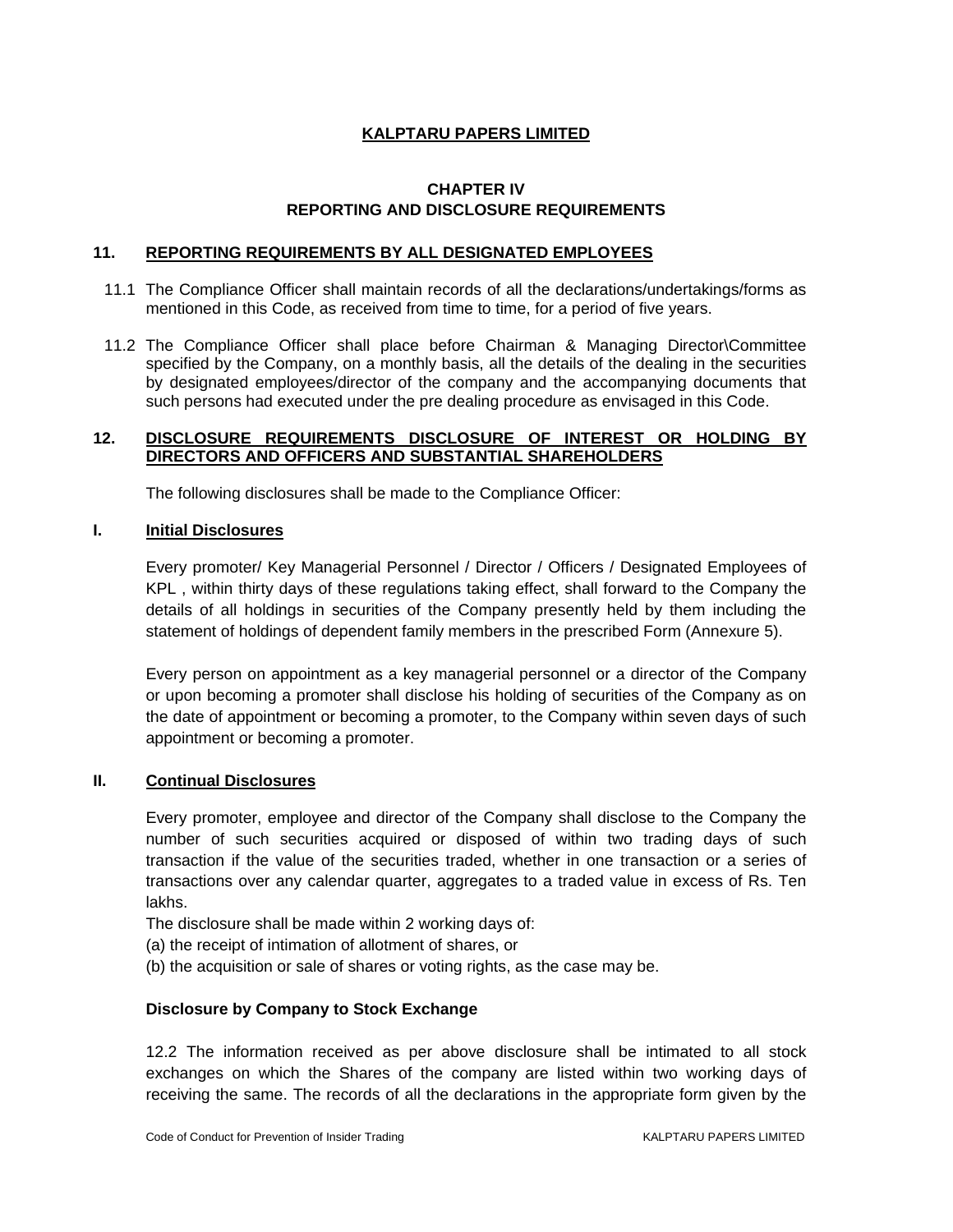directors/officers/designated employees shall be maintained for a minimum period of five years.

## **KALPTARU PAPERS LIMITED**

## **CHAPTER IV MISCELLANEOUS**

## **13. PENALTY FOR CONTRAVENTION OF THE CODE**

- 13.1 All the Directors and the Designated Employees shall be individually responsible for complying with the provisions of the Regulations and the Code to the extent applicable.
- 13.2 Any Director who violates the Code shall be subject to disciplinary action, as may be deemed fit by the Board of Directors of KPL. Any Designated Employee who violates the Code shall be subject to disciplinary action, which may include freeze on emoluments, ineligibility for future participation in the stock option plans or suspension/termination of service/contract, or any other action as may be deemed fit by KPL.
- 13.3 Any action taken by KPL shall not preclude SEBI from taking any further action for violation of SEBI (Prohibition of Insider Trading) Regulations, 2015.

## **14. INFORMATION TO SEBI IN CASE OF VIOLATION OF THE REGULATIONS**

In case any violation of the Regulation or the Code is observed, SEBI shall be informed of the same.

## **15. CODE OF FAIR DISCLOSURE:**

The Code of Fair Disclosure pursuant to this Code has been setout, adopted and published on our official website of the Company i.e. www.kalptaru.co.in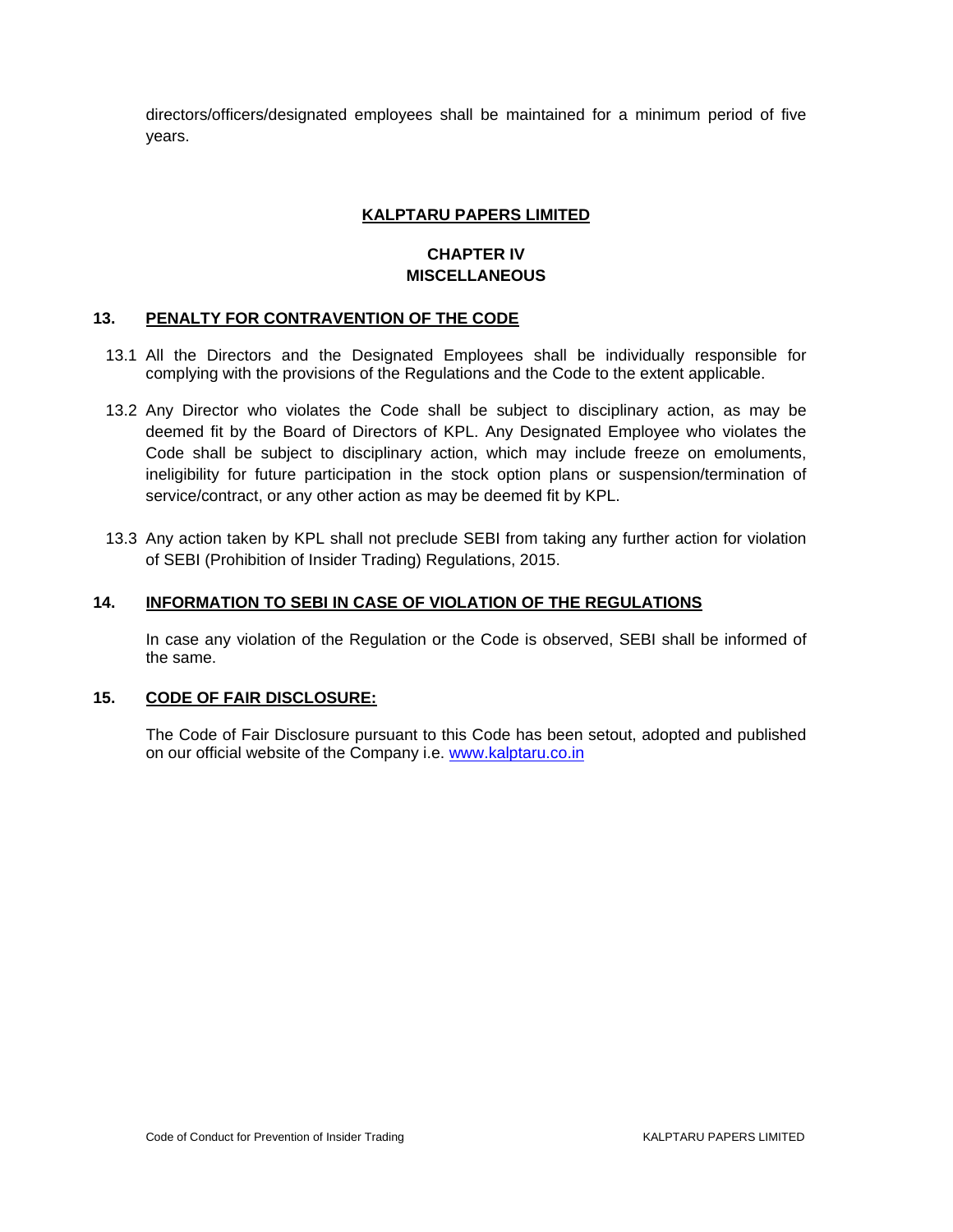#### **Form I (Refer Clause 9.2 of the Code) Application for Pre-clearance**

 (For use by Directors/Officers/ Designated Employees in case deal in the securities of Company above minimum threshold limit)

To, The Compliance Officer KALPTARU PAPERS LIMITED

Dear Sir,

I am desirous of dealing in the below-mentioned securities of the Company in my own name or on behalf of my dependent family member (write name of family member and relationship) and seek your approval to acquire/ purchase/ sell them.

| Type<br>of<br><b>Security</b> | No. of<br><b>Shares</b> | <b>Market</b><br><b>Price</b> | <b>Mode</b><br>οf<br>acquisition<br>Purchase/<br><b>Sale</b><br>physical/<br><b>Demat</b> | <b>Date</b><br>b٧<br>which<br>is<br>trade<br>proposed<br>be<br>to<br>executed | <b>Folio</b><br>No. /  <br><b>DP</b><br>ID<br><b>No./Client ID</b><br>No.<br>alongwith<br>the name of<br>depository | <b>Present</b><br>(No. of Shares | <b>Holding</b> |
|-------------------------------|-------------------------|-------------------------------|-------------------------------------------------------------------------------------------|-------------------------------------------------------------------------------|---------------------------------------------------------------------------------------------------------------------|----------------------------------|----------------|
| Equity<br><b>Shares</b>       |                         |                               |                                                                                           |                                                                               |                                                                                                                     | Physical                         | Demat          |

In relation to the above Acquisition/ Purchase/ Sale, I undertake that:

 a) I have no access to nor do I have any information that could be construed as "Price Sensitive Information" upto the time of signing this undertaking .

b) In case, I get access to or receive any "Price Sensitive Information" after signing this application but before the execution of the transaction, I shall inform you of the change in position and shall refrain from dealing in Shares till such information is made public.

c) I have not contravened the Company's Code of Conduct for Prevention of Insider Trading as notified by the company from time to time.

d) I have made full and true disclosure in this application.

**Signature:** 

**Name:** 

**Designation: Department:**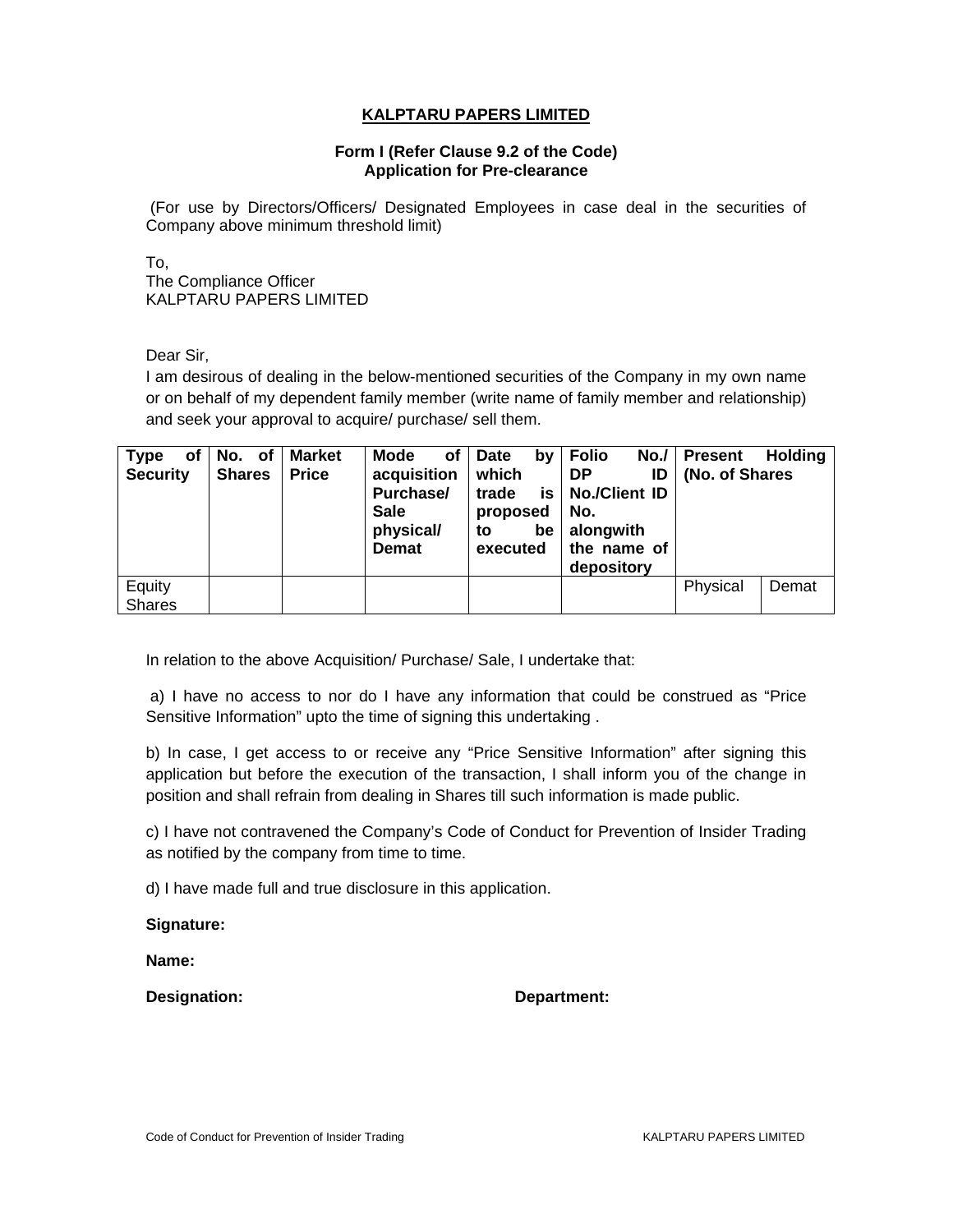## **Form IA (Refer Clause 9.3 of the Code) Undertaking**

- I \_\_\_\_\_\_\_\_\_\_\_\_\_\_\_\_\_\_\_\_ aged about \_\_\_\_\_ years, Son of \_\_\_\_\_\_\_\_\_\_\_\_\_\_\_\_\_\_\_\_\_working in the capacity of \_\_\_\_\_\_\_ in KALPTARU PAPERS Limited (hereinafter referred to as 'Company') do hereby solemnly declare and undertake as under :–
- 1) That I am working with the company with effect from [ ]….Details given in Annexure A
- 2) That as on date\_\_\_\_\_\_ I have/have not been allotted any shares from preferential employee quota of the company or (ii) I have been allotted \_\_\_\_\_\_\_\_\_\_\_ nos. of shares from general quota with reference to company's Initial Public Offer (IPO) dated (strike out (i) or (ii) which is not applicable)
- 3) That as on date 10 I do not possess/own any shares of the company or (b) I have purchased \_\_\_\_\_\_\_ nos. of shares of the Company from open market. (strike out (a) or (b) which is not applicable)
- 4) That as on date I possess \_\_\_\_\_\_\_ nos. of shares of the Company i.e. total of 1 & 2 above. (Strike out if not applicable)
- 5) That I have received and read the Company's code of conduct and agree to comply with the Company's code of conduct and ethics from time to time.
- 6) That I do not have any access nor do I have any information that could be constructed as "Price Sensitive Information" upto the time of signing the undertaking.
- 7) In the event that I have access to or receive "Price Sensitive Information" after the signing of the undertaking but before the execution of the transaction for which approval is sought, I shall inform the compliance officer of the Company of the change in my position and that I would completely refrain from dealing in the securities of the company till the time such information becomes public.
- 8) That I shall not communicate counsel or procure directly and indirectly any unpublished Price Sensitive Information (PSI) as mentioned in Company's code of conduct to any person who while in possession of such unpublished PSI & shall keep the confidential information which is in my possession secured and shall keep computer files containing the PSI under the securities of log or password.
- 9) That I shall provide Initial disclosure about shareholding in the requisite form to the compliance officer of the Company.
- 10) That I have read the SEBI guidelines and code of conduct in respect to insider trading and agree to fully abide by the same.
- 11) That I has not contravened the code of conduct for prevention of insider trading as notified by the company from time to time & shall be fully liable in any event of contravention/noncompliance of the same.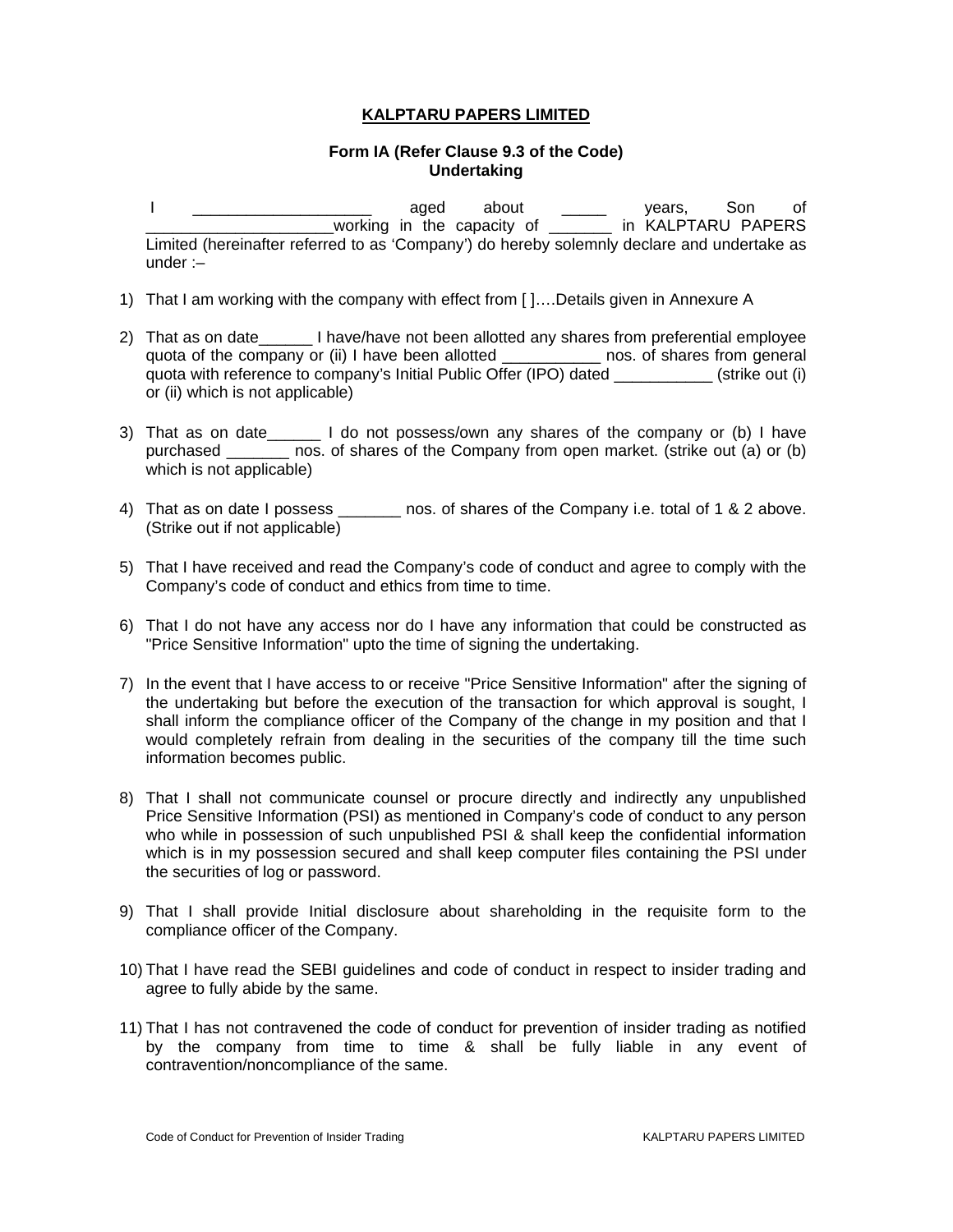12) That I have made a full and true disclosure in the matter.

**Date:** 

**Signature:** 

**Name:** 

**Designation:**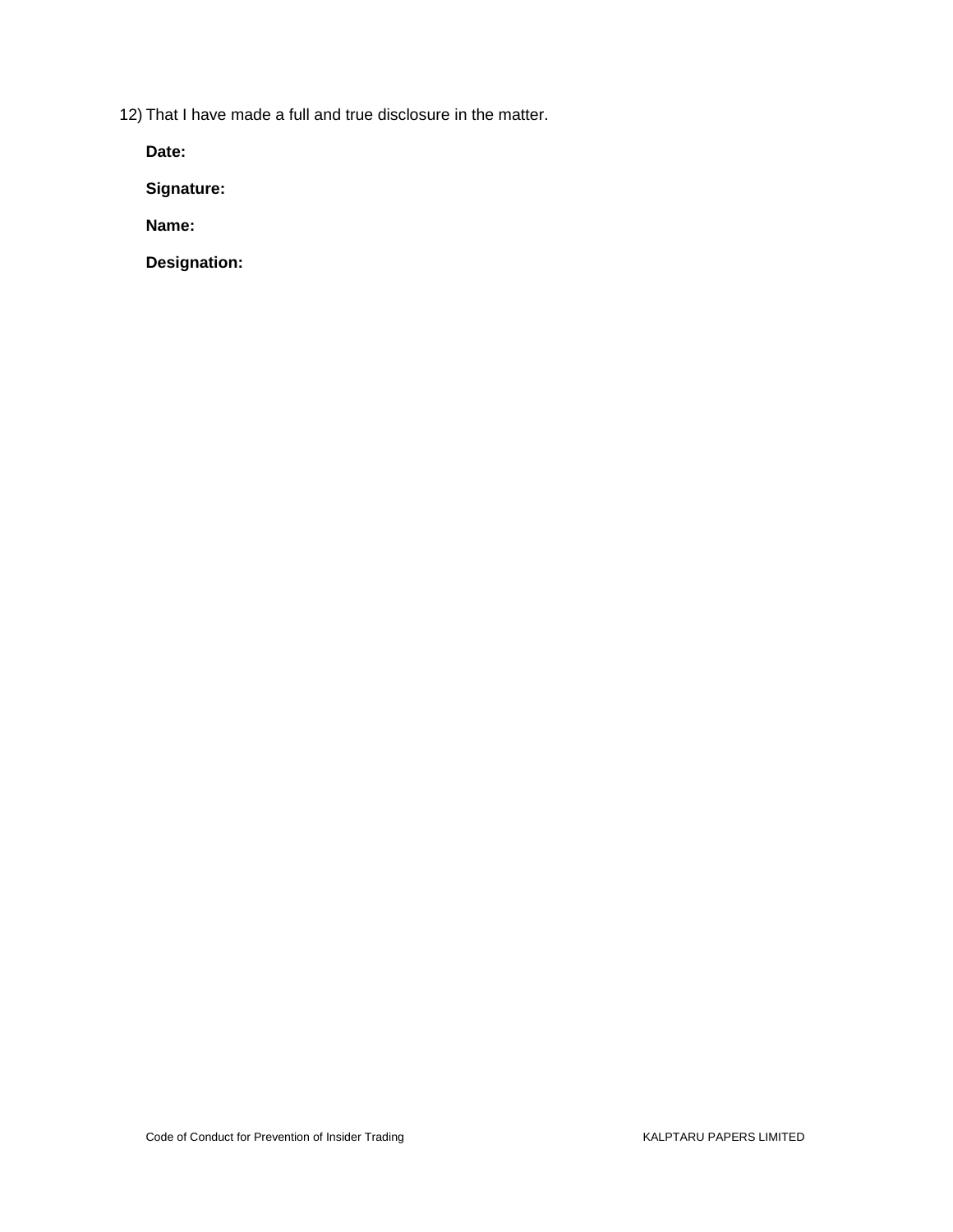## **ANNEXURE- A DETAILS**

Name :

Company Name : Kalptaru Papers Ltd.

Location :

Date of Joining :

Department :

Section :

Designation :

Date of Birth :

Age :

Current Residential Address:

Permanent Residential Address: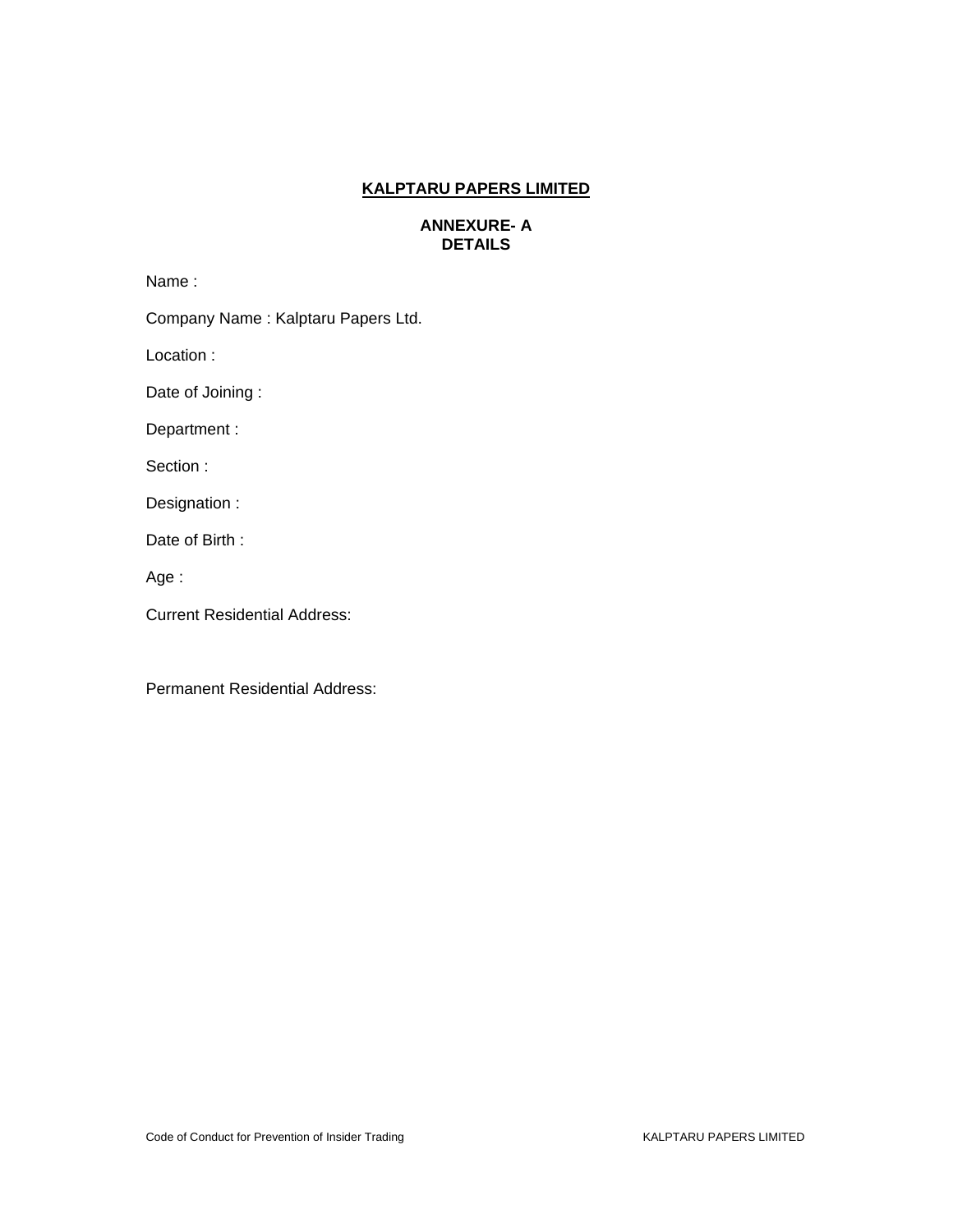#### **Form II (Refer Clause 9.4 of the Code) FORMAT FOR PRE-DEALING APPROVAL LETTER**

| Date: ______                      |  |
|-----------------------------------|--|
| Approval No: <u>c</u> of <u>c</u> |  |
| To,                               |  |
| Mr. /Mrs.                         |  |
| Emp No. :                         |  |
| Designation:                      |  |

## **PRE-DEALING APPROVAL/DISAPPROVAL -Your application dtd.\_\_\_\_\_\_\_**

Dear Mr. /Mrs. \_\_\_\_

With reference to your above application seeking approval for undertaking certain transactions in Securities of the Company detailed therein, please be informed that you are hereby authorised/not authorised to undertake the transaction(s) as detailed in your said application.

This approval is being issued to you based on the various declarations, representations and warranties made by you in your said application.

This approval letter is valid till \_\_\_\_\_\_\_\_ (i.e. for {1} week). If you do not execute the approved transaction /deal on or before this date you would have to seek fresh pre-dealing approval before executing any transaction/deal in the Securities of the Company. Further, you are required to file the details of the executed transactions in the attached format within four {4} days from the date of transaction/deal. In case the transaction is not undertaken a "Nil" report shall be necessary.

Yours truly,

**Compliance Officer**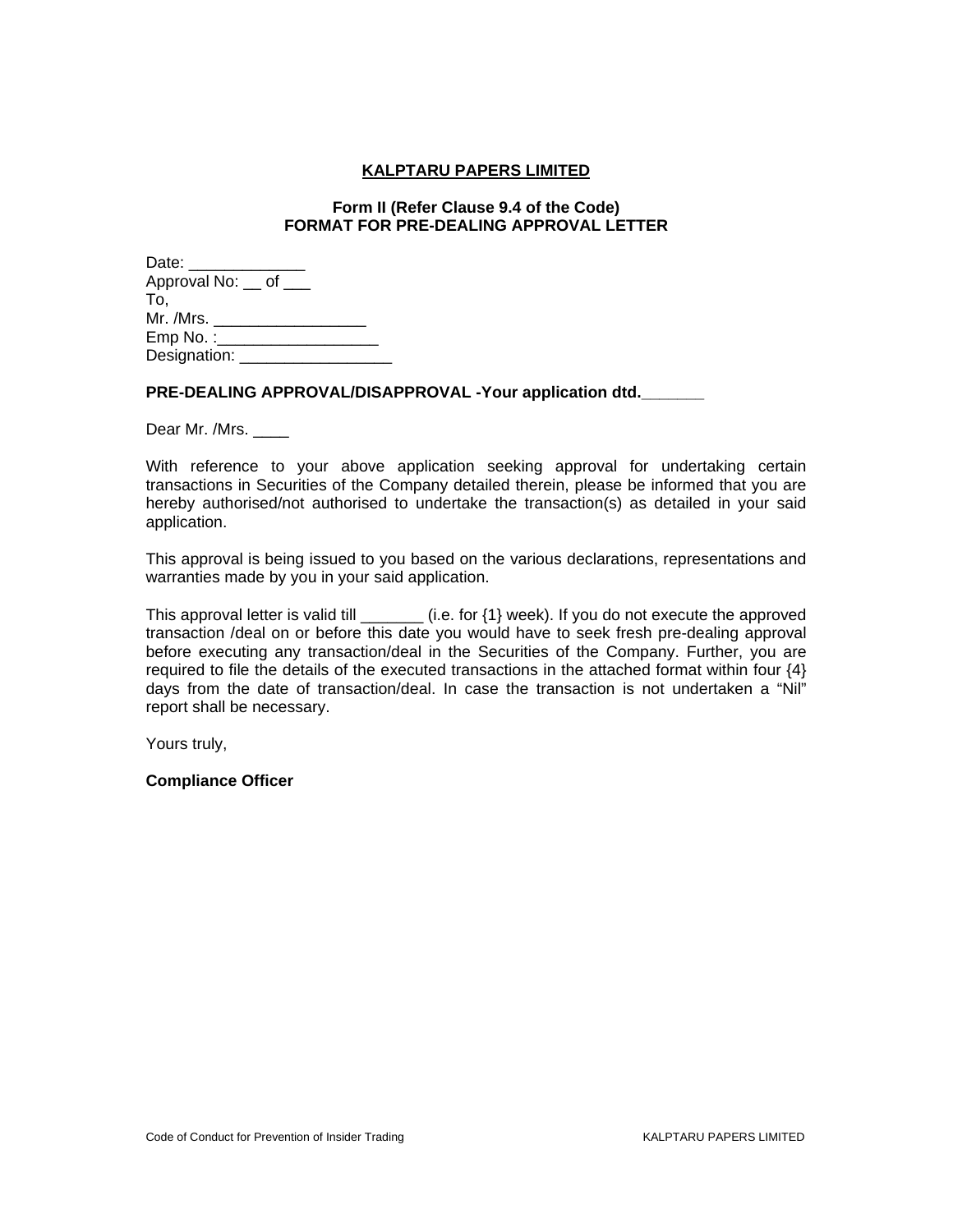## **Form III (Refer Clause 9.5 of the Code) FORMAT FOR DISCLOSURE OF TRANSACTIONS**

(To be submitted within 2 days of transaction/Dealing in Securities of theCompany)

Date: \_\_\_\_\_

To, The Compliance Officer KALPTARU PAPERS Limited

Dear Sir/Madam,

DETAILS OF TRANSACTION

Ref: Your Approval letter No. \_\_\_\_\_\_\_\_\_\_\_\_\_dated \_\_\_\_\_\_\_\_\_ (in case of Pre-approved transaction)

I hereby inform you that I

• have not bought/sold/subscribed any Securities of the Company

• have bought/sold/subscribed to the \_\_\_\_\_\_\_\_Securities (give description) as mentioned below on\_\_\_\_\_\_\_\_\_\_(insert date)

| <b>Name</b><br>оf<br>holder | ** First or<br>joint<br>holder | No.<br><b>Securities</b><br>dealt with | Οf | <b>Bought</b><br>Sold/<br><b>Subscribed</b> | DP<br><b>ID/CLIENT</b><br>ID<br>electronic<br>form<br>or<br><b>Folio</b><br>no.<br>For physical<br>where<br>the<br>Sec. Will be<br>debited<br>or<br>credited | Price (Rs) |
|-----------------------------|--------------------------------|----------------------------------------|----|---------------------------------------------|--------------------------------------------------------------------------------------------------------------------------------------------------------------|------------|
|                             |                                |                                        |    |                                             |                                                                                                                                                              |            |

\*\* "F" first holder "J" joint holder

In connection with the aforesaid transaction(s), I hereby undertake to preserve, for a period of 3 (Three) years and produce to the Compliance Officer/SEBI any of the following documents:

- 1. Broker's contract note
- 2. Proof of payment to/from brokers
- 3. Extract of bank passbook/statement (to be submitted in case of demat transactions).
- 4. Copy of Delivery instruction slip (applicable in case of sale transaction)

I declare that the above information is correct and that no provisions of the Company's Insider Trading Code and/or applicable laws/regulations have been contravened for effecting the above said transaction(s).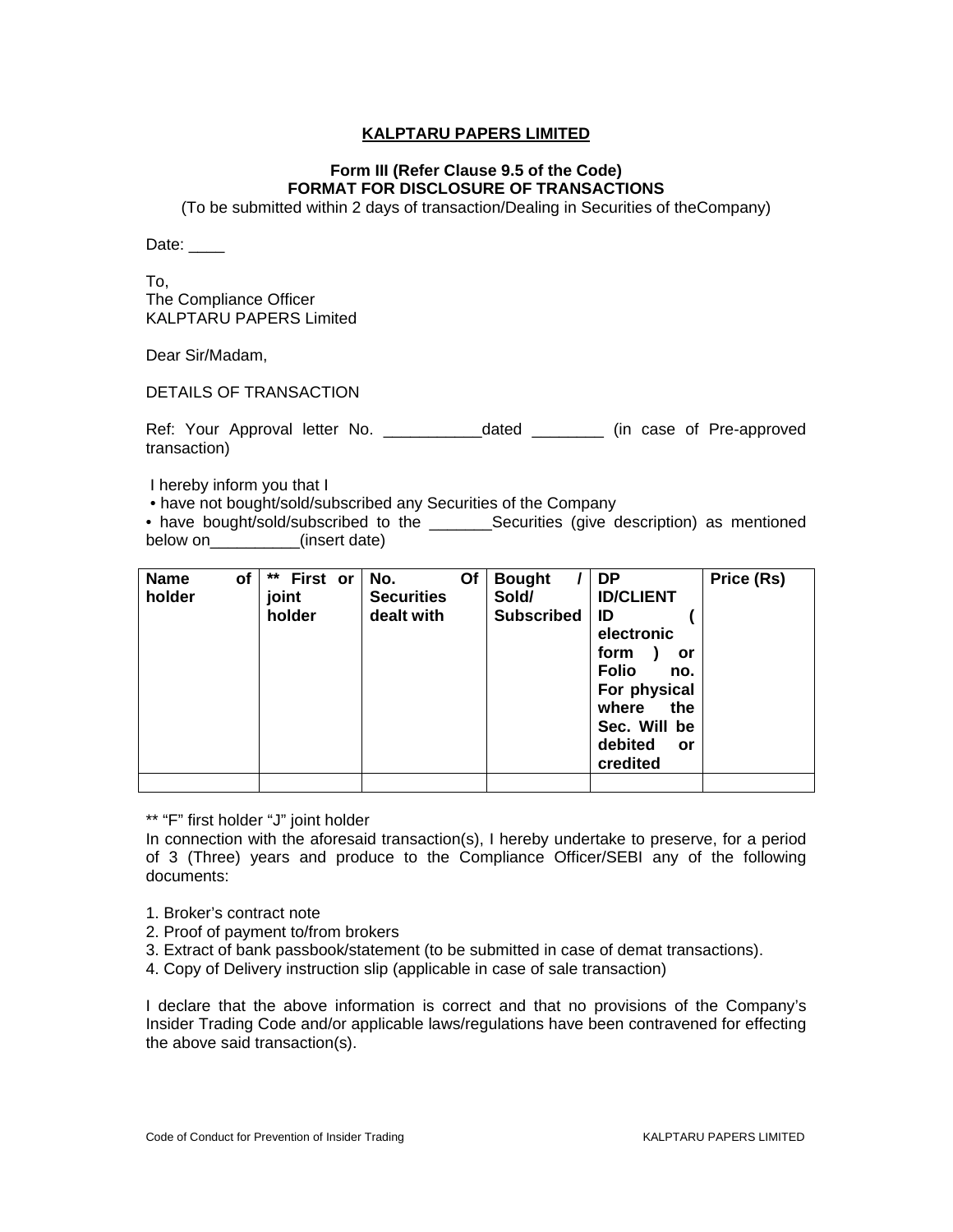I agree to hold the above Securities for a minimum period of six months. In case there is any urgent need to sell these Securities within the said period, I shall approach the Company (Compliance Officer) for necessary approval (applicable in case of purchase / subscription).

Yours truly,

**Signature: \_\_\_\_\_\_\_\_\_\_\_\_\_\_\_\_\_\_\_ \_** 

**Department:\_\_\_\_\_\_\_\_\_\_\_\_\_\_\_**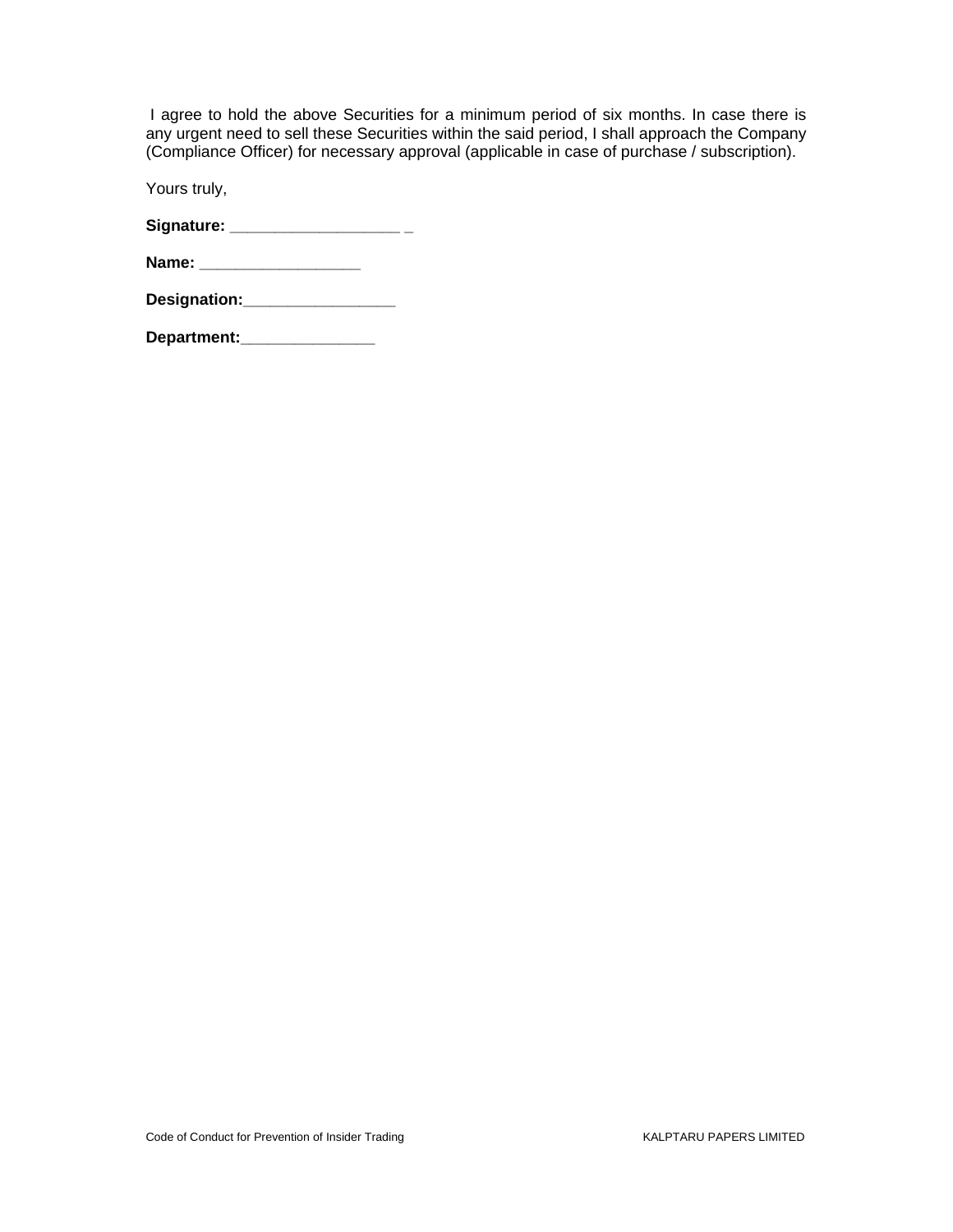#### **(Refer Clause 12(I) of the Code) FORMAT FOR INITIAL DISCLOSURE OF SECURITIES**

To, The Compliance Officer, KALPTARU PAPERS Limited,

I, \_\_\_\_\_\_\_\_\_\_\_\_\_\_\_\_\_\_\_, in my capacity as \_\_\_\_\_\_\_\_\_\_\_\_\_\_\_\_\_\_\_\_\_\_\_\_\_\_ of the Company hereby submit the following details of securities held in the Company as on \_\_\_\_\_\_\_\_\_\_\_\_\_\_\_\_(date of becoming Specified Person).

#### **I. Details of securities held by me:**

| <b>Type of Securities</b> | held | No. of securities Folio No | <b>Beneficiary</b><br><b>Client ID</b> | A/c |
|---------------------------|------|----------------------------|----------------------------------------|-----|
|                           |      |                            |                                        |     |
|                           |      |                            |                                        |     |

## **II. Details of dependent(s):**

Pursuant to the provisions of SEBI (Prohibition of Insider Trading) Regulations, 2015 and the Company's Code of Procedures and Conduct for Prevention of Insider Trading, I hereby declare that I have the following dependents:

| Sr. No. | Name of dependent | <b>Relation</b><br>Director/Officer/<br><b>Designated Employee</b> | with |
|---------|-------------------|--------------------------------------------------------------------|------|
|         |                   |                                                                    |      |
|         |                   |                                                                    |      |

#### **III. Details of securities held by dependent(s):**

| <b>Name</b><br><b>Relative</b> | of   Relationship   Type | securities | of   No.<br><b>Securities</b><br>held | of | <b>Folio No</b> | <b>Baneficiary</b><br>A/c Client ID |
|--------------------------------|--------------------------|------------|---------------------------------------|----|-----------------|-------------------------------------|
|                                |                          |            |                                       |    |                 |                                     |

**Date: Signature: \_\_\_\_\_\_\_\_\_\_\_\_\_\_\_\_\_\_\_**